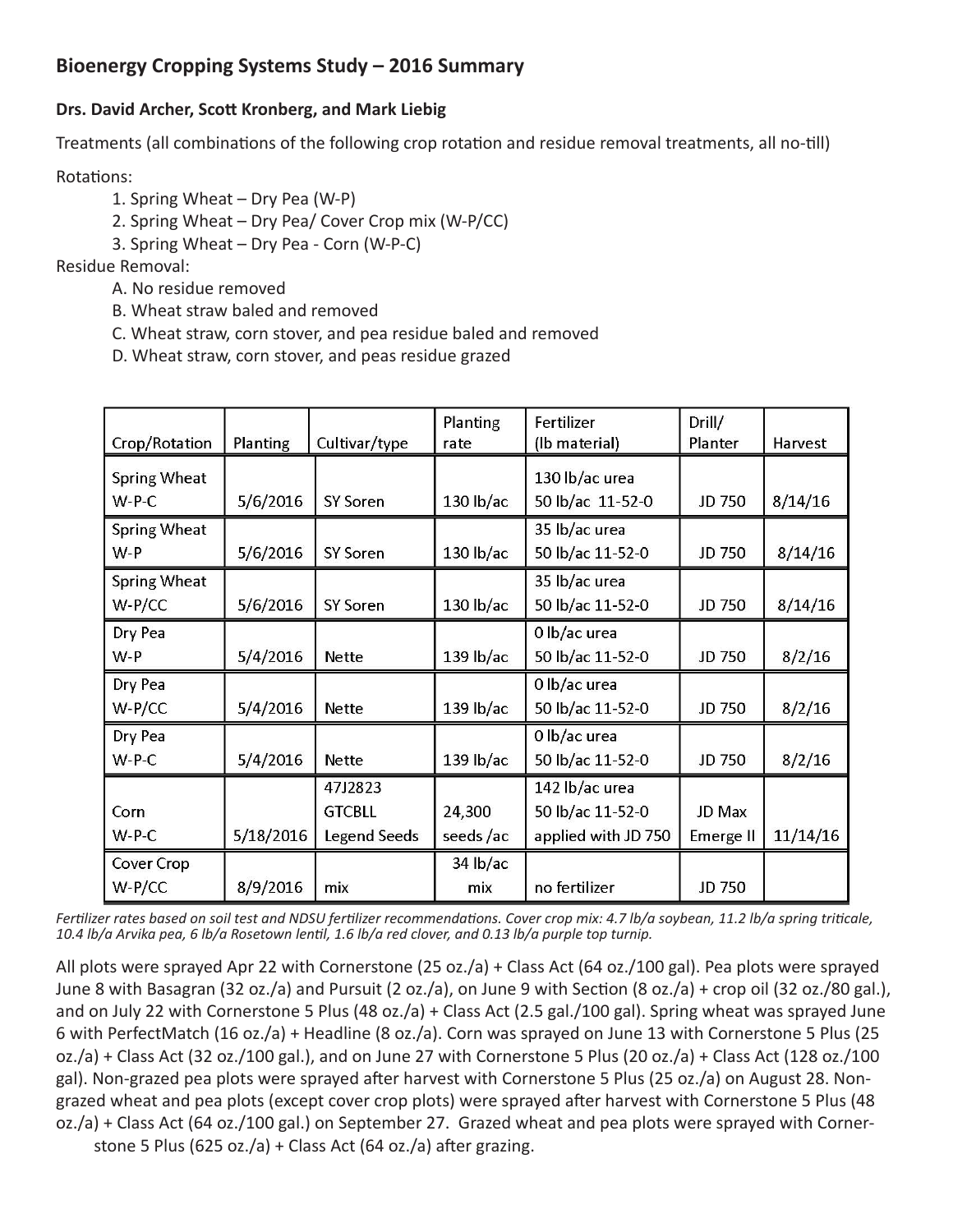## *Summary:*

- Spring wheat yields were significantly higher for the W-P-C than for the W-P rotation, but were not significantly different between W-P/CC and either W-P-C or W-P (Figure 1). There were no significant differences in wheat yields between residue removal treatments.
- No statistically significant differences in pea yields were detected among crop rotation or residue removal treatments (Figure 2).
- Corn yields were significantly lower when crop residue had been harvested and removed every year (C) than for the no residue harvest or the grazed treatments (A and D) (Figure 3). This is the fourth year out of the seven years of the study where a significant residue harvest and removal effect has been noted. Although corn yield appeared to also be lower for where wheat residue had been baled and removed (B) it was not significantly different from the other residue removal treatments.
- The amount of grazing provided by the cover crop phase of the W-P/CC rotation was much higher in 2016 than in previous years due to conditions allowing for early establishment of the cover crops and to an extended fall growing season (Figure 4).



*Figure 1. 2016 spring wheat seed yield as influence by crop rotation and residue removal treatments.*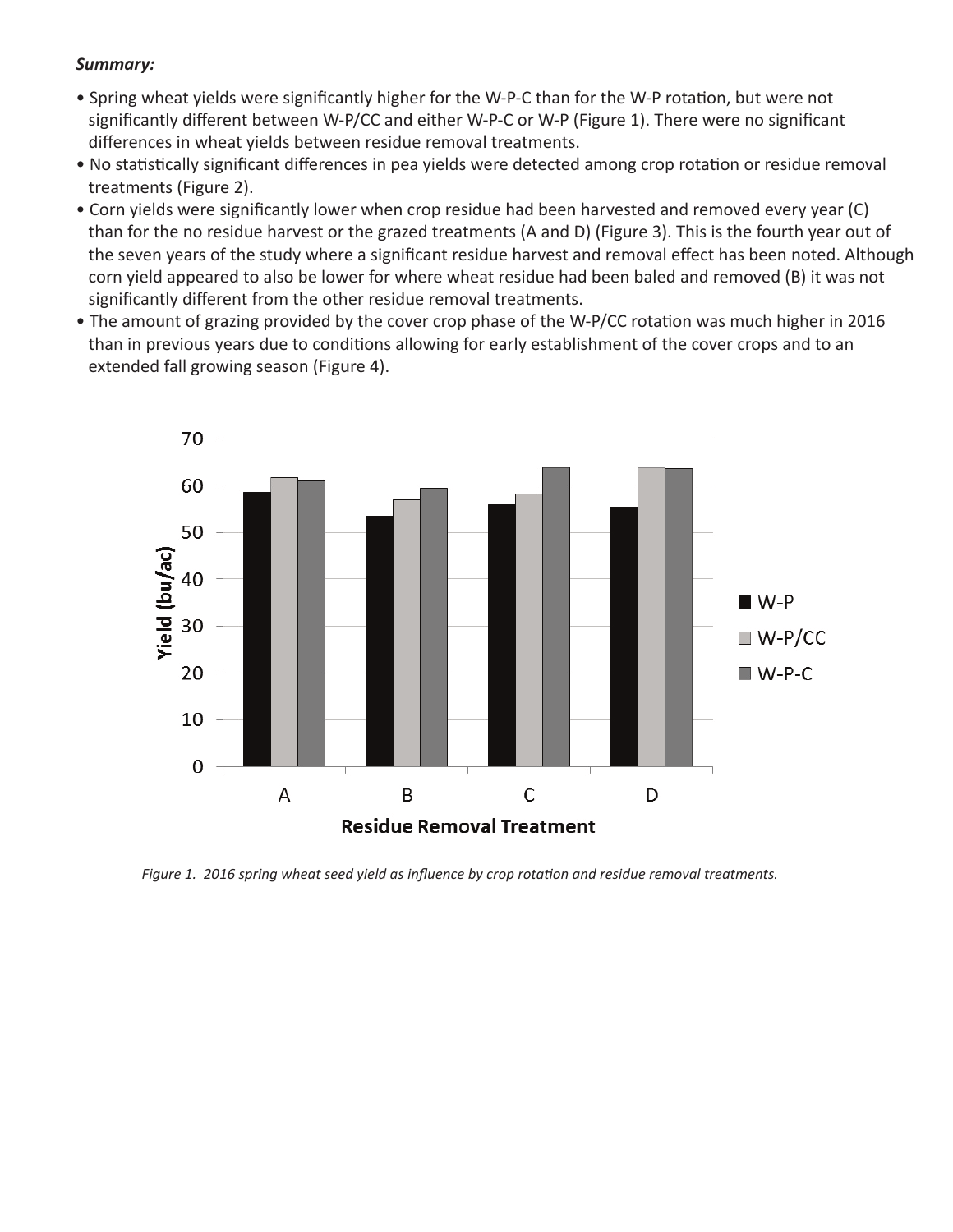

*Figure 2. 2016 dry pea seed yield as influenced by crop rotation and residue removal treatments.*



*Figure 3. 2016 corn seed yield as influenced by residue removal treatments*